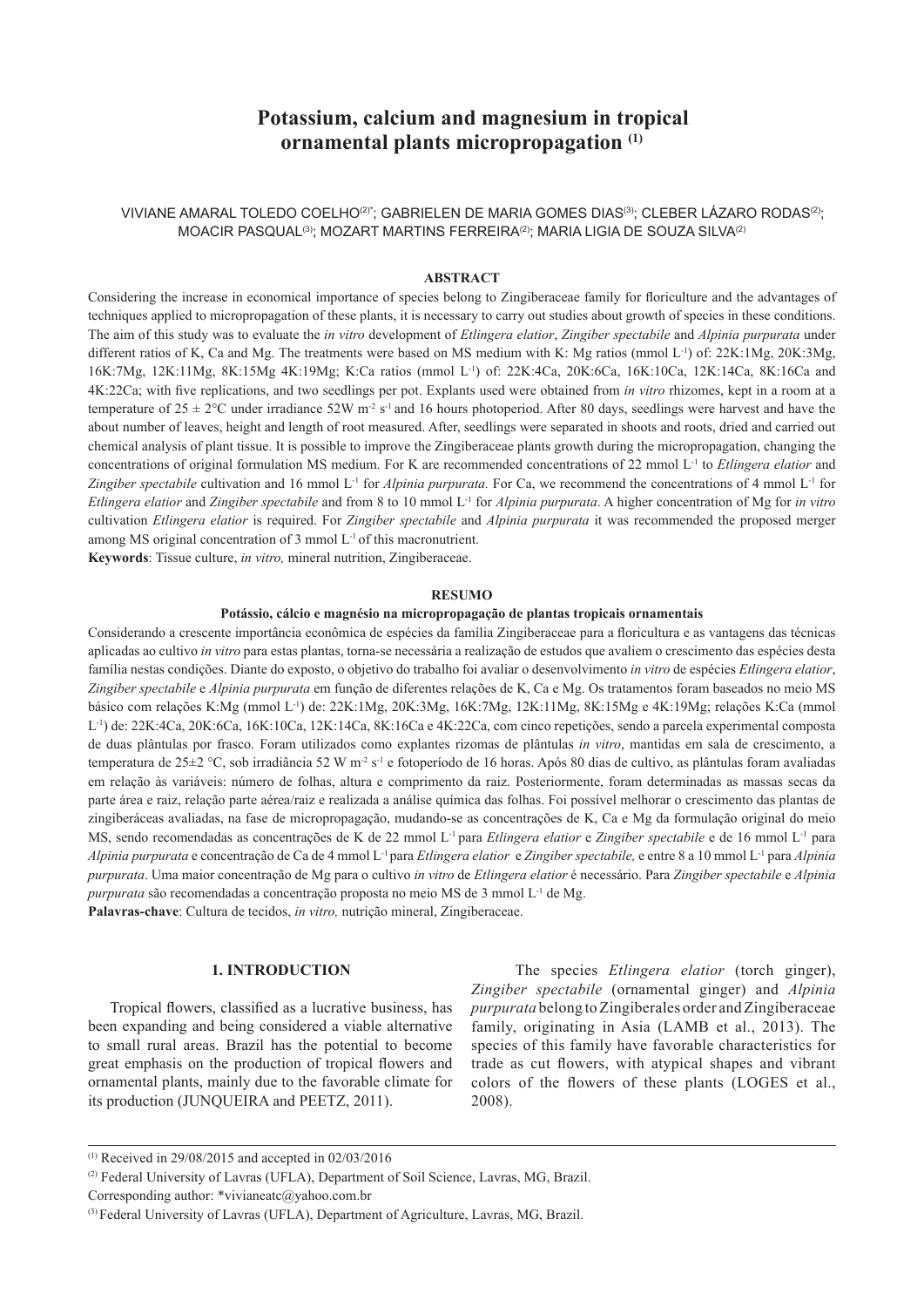The cultivation of these species seedling production is carried out vegetatively through rhizomes. However, this practice can lead to disease problems, including the spread of disease, leading to the total destruction of crops due to rapid spread, mainly fungi and bacteria (DEBIASI et al., 2004).

Micropropagation has allowed commercial production of disease free plants, allowing the multiplication of promising materials in periods of time and reduced space. Furthermore, this spreading technique maintains the identity of the propagated genetic materials (FUZITANI and NOMURA, 2004). The MS medium (MURASHIGE and SKOOG, 1962) is one of the most used for the propagation of various plant species, including ornamentals. The concentration of MS medium nutrients is high, and in this sense, changes have been suggested, aiming to greater performance and cost reduction (MOREIRA et al., 2012).

In addition to adequate amounts of nutrients to the full development of seedlings, it is also necessary to occur the balance between them. The presence of a given nutrient availability may change and affect the nutritional balance of another (FURTINI NETO et al., 2001). Thus, studies are conducted to verify the development of different species with respect to growth and mineral nutrition in micropropagation. However, few studies on nutritional balance involving ornamentals, specifically the Zingiberaceae are found. Therefore, the objective of this study was to evaluate the *in vitro* development of species of Zingiberaceae family (*Etlingera elatior*, *Zingiber spectabile* and *Alpinia purpurata*) for different relations between K, Ca and Mg.

## **2. MATERIAL AND METHODS**

Plants for *in vitro* cultivation were provided by the unit of the Brazilian Agricultural Research and - Tropical Agroindustry (EMBRAPA), located in Fortaleza, Ceará.

The seedlings *Etlingera elatior* (porcelain variety), *Alpinia purpurata* and *Zingiber spectabile* were subcultured under aseptic conditions in culture MS medium (MURASHIGE and SKOOG, 1962) plus 2.5 mg L-1 of 6-benzilamonopurina (BAP) and solidified with agar at a concentration of 5.5 g  $L^{-1}$ .

Rhizome segments (explants) with approximately 0.5

cm were removed from these plantlets was inoculated in different ratios K: Mg and K: Ca. The treatments were based on the basic medium MS (MURASHIGE and SKOOG, 1962) with K: Mg ratios (mmol  $L^{-1}$ ) of: 22K: 1mg, 20K: 3mg, 16K: 7mg, 12K: 11mg, 8K: 15mg and 4K: 19mg, and relationships K: Ca (mmol  $L^{-1}$ ) of: 22K: 4Ca, 20K: 6Ca, 16K: 10Ca, 12K: 14Ca, 8K: 16Ca and 4K: 22Ca. The concentrations of 20 mmol  $L^{-1}$  to K, 6 mmol  $L^{-1}$  for Ca and  $3$  mmol  $L^{-1}$  for Mg are recommended by Murashige and Skoog (1962) and considered as a standard. The ionic balance nitrogen was performed with the use of ammonium nitrate. The explants were maintained throughout the experimental period in the growth room at  $25 \pm 2$ °C under irradiance 52 W  $m<sup>2</sup>$  s<sup>-1</sup> and a photoperiod of 16 hours. The experimental design was completely randomized and the experimental portion composed of two explants per bottle, with five repetitions.

After 80 days, the seedlings were evaluated for the following growth variables: height, leaf number and root length. To this end, the plantlets were removed from the flasks, washed in distilled water and the plant material packaged in paper bags and maintained in an oven with forced air circulation at 65°C to constant weight. After the determination of dry weight of shoot and root, milling of each part of the plant material in Willey mill with a sieve of 20 mesh for determination of mineral composition was performed according to the methodology described by Malavolta et al. (1997). The shoot ratio: root (PA/Root) was calculated by dividing the dry weight of shoot the root dry mass.

The data were submitted to analysis of variance and means were compared by Tukey test at 5% probability. Statistical analysis was performed using Minitab software 17 (MINITAB 17 STATISTICAL SOFTWARE, 2014).

#### **3. RESULTS AND DISCUSSION**

## **Growth and nutritional content of the shoot in zingiberaceas seedlings under different K:Mg**

The *Etlingera elatior* seedlings in 20K treatment: 3Mg showed an increase in the number of leaves, while there was a decrease in this parameter in 16K treatment of seedlings: 7 mg (Table 1). The height and shoot dry weight were not influenced by the different relations K: Mg.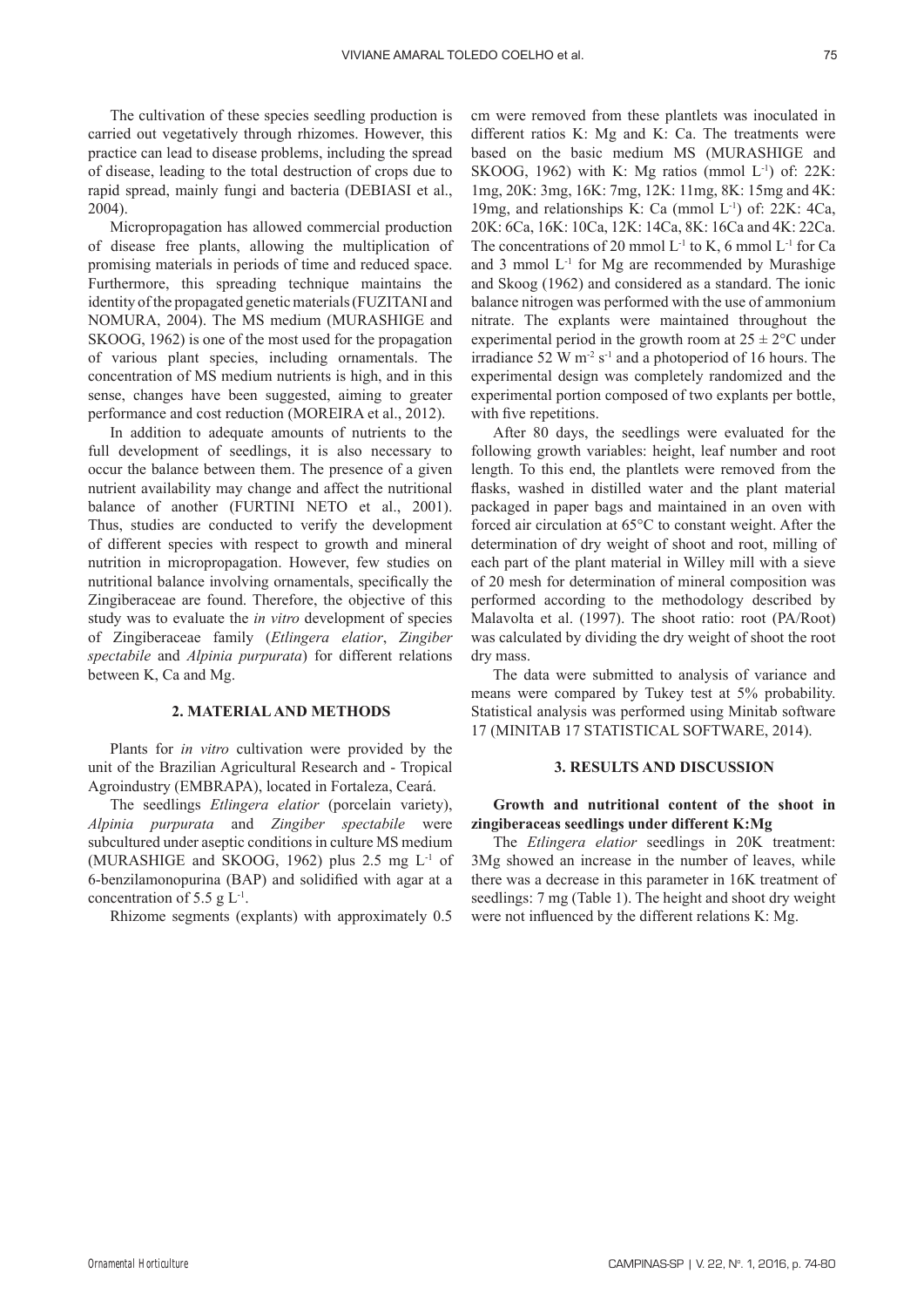**Table 1**. Growth, dry matter production and relationship PA/root *Etlingera elatior*, *Zingiber spectabile* and *Alpinia purpurata* subjected to culture medium with different relationships K: Mg (mmol L<sup>-1</sup>). *Tabela 1. Crescimento, produção de massa seca e relação PA/Raiz de Etlingera elatior, Zingiber spectabile e Alpinia*

| <b>Relation K:Mg</b> |                     |                  |                                 |                       |                          |                          |  |  |
|----------------------|---------------------|------------------|---------------------------------|-----------------------|--------------------------|--------------------------|--|--|
| Etlingera elatior    |                     |                  |                                 |                       |                          |                          |  |  |
| Relation K:Mg        | Number of<br>leaves | Height           | Root length (RL)                | Dry mass              | Relation<br>RL/Root      |                          |  |  |
|                      |                     |                  |                                 | Aerial part           | Root                     |                          |  |  |
|                      |                     |                  | ---------------Cm-------------- | ----------------g---- |                          |                          |  |  |
| 22:1                 | 5.5ab               | 9.8a             | 10.8 <sub>b</sub>               | 0.14a                 | 0.009c                   | 16.0a                    |  |  |
| 20:3                 | 6.3a                | 11.2a            | 9.4 <sub>b</sub>                | 0.18a                 | 0.014bc                  | 14.1a                    |  |  |
| 16:7                 | 4.4 <sub>b</sub>    | 10.2a            | 20.5a                           | 0.12a                 | 0.030abc                 | 4.7 <sub>b</sub>         |  |  |
| 12:11                | 5.4ab               | 13.5a            | 19.2a                           | 0.14a                 | 0.030abc                 | 5.2 <sub>b</sub>         |  |  |
| 8:15                 | 5.6ab               | 12.1a            | 18.2a                           | 0.15a                 | 0.038ab                  | 4.2 <sub>b</sub>         |  |  |
| 4:19                 | 5.3ab               | 11.3a            | 15.8ab                          | 0.14a                 | 0.049a                   | 3.1 <sub>b</sub>         |  |  |
| Zingiber spectabile  |                     |                  |                                 |                       |                          |                          |  |  |
| 22:1                 | 7.5a                | 5.9b             | 3.8a                            | 0.09 <sub>b</sub>     | 0.060 <sub>b</sub>       | 1.5a                     |  |  |
| 20:3                 | 7.1ab               | 8.8a             | 6.5a                            | 0.15a                 | 0.092ab                  | 1.7a                     |  |  |
| 16:7                 | 5.1 <sub>b</sub>    | 6.1ab            | 5.2a                            | 0.06 <sub>b</sub>     | 0.040 <sub>b</sub>       | 1.7a                     |  |  |
| 12:11                | 5.9ab               | 7.4ab            | 7.3a                            | 0.10 <sub>b</sub>     | 0.084ab                  | 1.2a                     |  |  |
| 8:15                 | 5.9ab               | 7.2ab            | 7.4a                            | 0.10 <sub>b</sub>     | 0.084ab                  | 1.0a                     |  |  |
| 4:19                 | 6.8ab               | 6.2ab            | 6.5a                            | 0.11ab                | 0.115a                   | 1.2a                     |  |  |
| Alpinia purpurata    |                     |                  |                                 |                       |                          |                          |  |  |
| 22:1                 | 6.4a                | 6.6 <sub>b</sub> | 3.4bc                           | 0.17a                 | $\overline{\phantom{a}}$ | $\qquad \qquad -$        |  |  |
| 20:3                 | 10.9a               | 6.2 <sub>b</sub> | 2.6c                            | 0.17a                 | $\overline{\phantom{0}}$ |                          |  |  |
| 16:7                 | 8.9a                | 8.7a             | 10.1a                           | 0.18a                 | $\overline{\phantom{a}}$ | $\overline{\phantom{a}}$ |  |  |
| 12:11                | 7.8a                | 6.8 <sub>b</sub> | 5.5 <sub>b</sub>                | 0.17a                 | $\overline{\phantom{0}}$ | $\overline{\phantom{a}}$ |  |  |
| 8:15                 | 9.0a                | 5.9b             | 3.4bc                           | 0.17a                 |                          | -                        |  |  |
| 4:19                 | 9.0a                | 5.6b             | 2.3c                            | 0.23a                 |                          |                          |  |  |

Means followed by the same letter in the columns do not differ by Tukey test at 5% probability.

*purpurata submetidas a meio de cultura com diferentes relações K:Mg (mmol L-1).*

During the experimental period were not detected K and Mg deficiency symptoms in the aerial part of *Etlingera elatior* in any treatment. The root system of the seedlings grown under the relations of 22K:20K and 1.0 mg: 3Mg visually showed less development. The largest production of dry mass of root was found in seedlings treatment 4K: 19mg, while the lowest was observed in seedling treatment 22K: 1 mg.

Drew (1975) studied the growth of barley plants growing in solution with low concentrations of K found that root growth of plants such treatment was similar to the control. Although low concentrations of K in the culture medium, they were enough to root development of seedlings.

The *Etlingera elatior* seedlings 22K of treatment: 1.0 mg and 20K: 3Mg showed higher shoot/root (PA/Root), indicating the lower development of the aerial part of these seedlings when compared with other treatments. The lower concentration of Mg in the culture medium resulted in lower development of the aerial part, since the nutritional deficiency of magnesium can affect plant development.

Cakmak and Yazici (2010) found that deficient bean plants Mg decreased growth in shoot and roots. According to Bergmann (1992), low plant development is nutritional deficiency symptoms in general, including Mg.

Number of leaves, the seedlings of *Zingiber spectabile* 22K of treatment: 1.0 mg showed the largest increase, while the 16K treatment plants: 7mg decreased this variable (Table 1). In the dry height and weight of shoots, the plants of 20K: 3Mg showed the largest increase in that variable. Among the treatments studied, there were no significant differences in root length and ratio PA/Root. For dry root mass, the treatment plans 4K: 19mg showed the highest values, as well as seedling *Etlingera elatior*.

Seedlings of *Alpinia purpurata* of the treatments did not differ in the number of leaves and dry weight of shoot (Table 1). For height and length of the root seedlings of 16K treatment: 7.0mg showed an increase in these variables.

Paula et al. (2015) evaluating the K:Mg ratios in three banana cultivars, noted that hick cultivars and Tropical achieved the best results in the growth of shoots and roots in 20K treatment: 3Mg, while the seedlings of the plantain (*Musa* spp. var. Japira) have developed better in relation 22K: 1.0 mg. The three species of this study showed different behaviors in K:Mg ratios.

No differences were observed in the levels of Ca and P for *Etlingera elatior* seedlings, the K and S contents of *Zingiber spectabile* and P contents of *Alpinia purpurata* subjected to the culture with different ratios K: Mg (Table 2).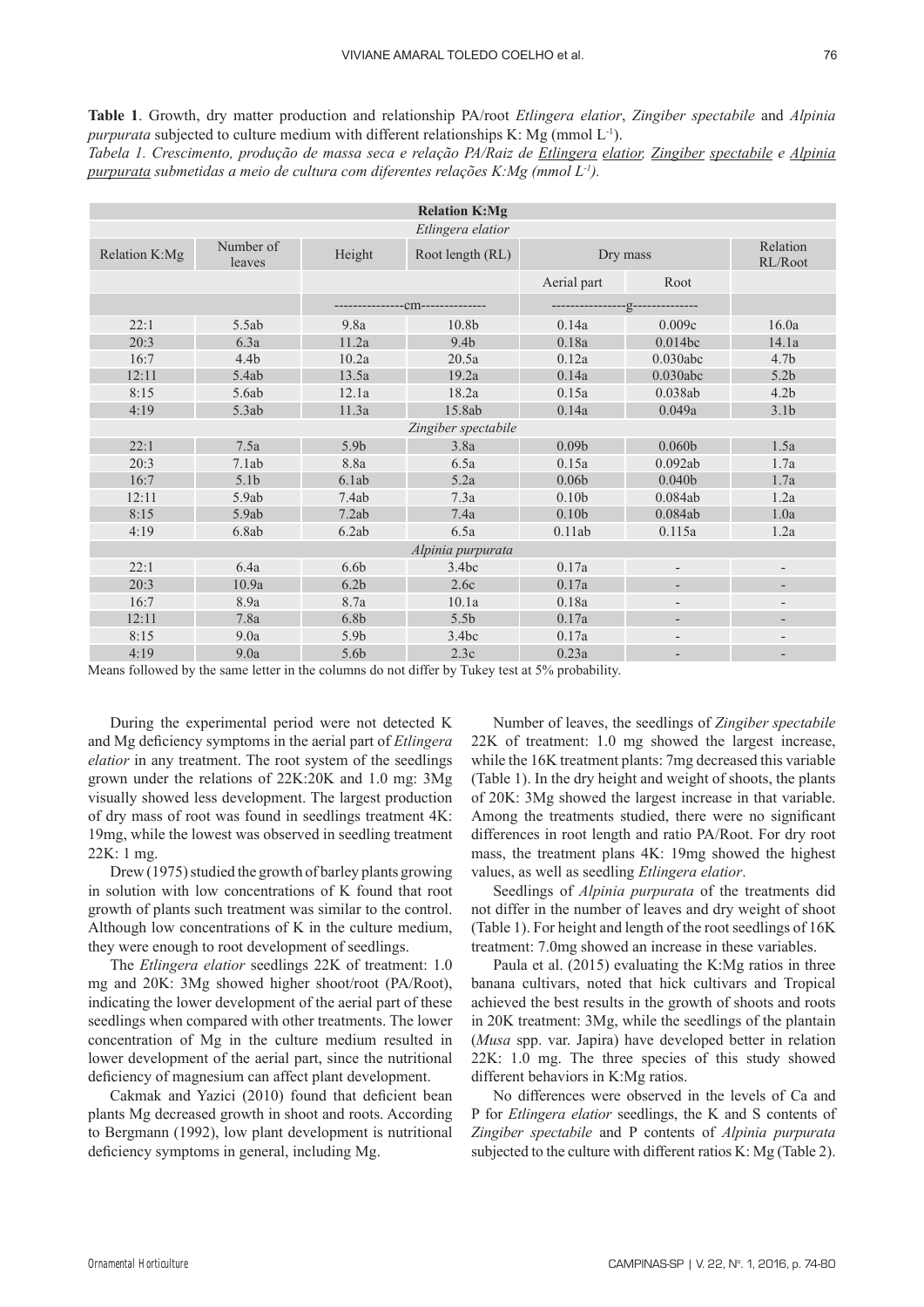**Table 2**. Levels of macronutrients (g kg-1) sheets of *Etlingera elatior* seedlings, *Zingiber spectabile* and *Alpinia purpurata* with different ratios K:Mg (mmol  $L^{-1}$ ).

|  | Tabela 2. Teores de macronutrientes (g kg <sup>1</sup> ) em folhas de plântulas de Etlingera elatior, Zingiber spectabile e Alpinia |  |  |  |  |  |
|--|-------------------------------------------------------------------------------------------------------------------------------------|--|--|--|--|--|
|  | purpurata com diferentes relações K:Mg (mmol L <sup>-1</sup> ).                                                                     |  |  |  |  |  |

| <b>Relation K:Mg</b>                            |                  |        |                   |                  |                   |  |  |  |  |
|-------------------------------------------------|------------------|--------|-------------------|------------------|-------------------|--|--|--|--|
| Etlingera elatior                               |                  |        |                   |                  |                   |  |  |  |  |
| Relation K:Mg                                   | $\mathbf{P}$     | K      | Ca                | Mg               | S                 |  |  |  |  |
| --g kg <sup>-1</sup> -------------------------- |                  |        |                   |                  |                   |  |  |  |  |
| 22:1                                            | 4.06a            | 35.45a | 5.83a             | 0.93d            | 0.82 <sub>b</sub> |  |  |  |  |
| 20:3                                            | 3.04a            | 36.15a | 5.54a             | 1.48c            | 0.86b             |  |  |  |  |
| 16:7                                            | 3.75a            | 36.11a | 6.25a             | 3.14b            | 1.07a             |  |  |  |  |
| 12:11                                           | 3.53a            | 37.19a | 5.84a             | 4.33b            | 1.18a             |  |  |  |  |
| 8:15                                            | 2.87a            | 28.82b | 5.41a             | 6.42ab           | 1.51a             |  |  |  |  |
| 4:19                                            | 4.55a            | 25.79b | 5.83a             | 7.91a            | 1.74a             |  |  |  |  |
| Zingiber spectabile                             |                  |        |                   |                  |                   |  |  |  |  |
| 22:1                                            | 3.8ab            | 35.7a  | 13.5a             | 2.1de            | 1.4a              |  |  |  |  |
| 20:3                                            | 2.9 <sub>b</sub> | 35.5a  | 7.4 <sub>b</sub>  | 1.1e             | 0.7a              |  |  |  |  |
| 16:7                                            | 2.1 <sub>b</sub> | 36.7a  | 6.8 <sub>b</sub>  | 3.7d             | 0.6a              |  |  |  |  |
| 12:11                                           | 3.1 <sub>b</sub> | 33.8a  | 5.4 <sub>b</sub>  | 5.3c             | 0.6a              |  |  |  |  |
| 8:15                                            | 3.1 <sub>b</sub> | 32.6a  | 4.5 <sub>b</sub>  | 7.1 <sub>b</sub> | 0.7a              |  |  |  |  |
| 4:19                                            | 4.7a             | 31.8a  | 4.7 <sub>b</sub>  | 10.2a            | 0.9a              |  |  |  |  |
| Alpinia purpurata                               |                  |        |                   |                  |                   |  |  |  |  |
| 22:1                                            | 2.97a            | 22.66a | 1.75a             | 0.98d            | 3.67e             |  |  |  |  |
| 20:3                                            | 2.93a            | 25.62a | 1.63a             | 1.27cd           | 4.71d             |  |  |  |  |
| 16:7                                            | 2.95a            | 22.66a | 2.65a             | 3.45b            | 3.66e             |  |  |  |  |
| 12:11                                           | 2.75a            | 25.36a | 1.97a             | 2.88c            | 5.43c             |  |  |  |  |
| 8:15                                            | 2.60a            | 25.16a | 1.44a             | 3.30b            | 6.15 <sub>b</sub> |  |  |  |  |
| 4:19                                            | 2.72a            | 12.77b | 0.80 <sub>b</sub> | 4.39a            | 9.53a             |  |  |  |  |

Means followed by the same letter in the columns do not differ by Tukey test at 5% probability.

The culture medium with 4K ratio: 19.0 mg enabled higher P uptake by seedlings of *Zingiber spectabile*. The high Mg content in the culture medium favored the absorption of P, as is synergism between these ions (FAGERIA, 2001). It is believed that the interaction between P and Mg are related to energy transfer reactions in the cell (BERGMANN, 1992), such as the activity of kinases and enzymes in phosphate transfer reactions (FAGERIA, 2001).

The lower K levels were observed in *Etlingera elatior* seedlings and *Alpinia purpurata* treatments with lower concentrations of K in culture media (8K: 15.0 mg and 4K: 19.0 mg). There was an increase in Mg with increasing its concentration in the culture medium for all species.

The first condition for the ion to be absorbed is that should be available in shape and be in contact with the root surface. Thus, in lowest concentration of that ion in the culture medium, lowest absorption will occur by the plants (FAQUIN, 2005).

The highest Ca concentrations were observed in seedlings of 22K treatment: 1.0 mg to *Zingiber spectabile*

(Table 2). It can be seen that the lower Mg concentration in the culture medium favored the absorption of Ca in the mineral nutrition of the plants, this fact is related to their very similar chemical properties, as valence and the degree of mobility, so that there competition for the adsorption sites in the soil and root uptake. As a result, an excessive presence may hinder the absorption of other (ORLANDO FILHO et al., 1996).

An increase in S content of the seedlings of *Zingiber spectabile* and *Alpinia purpurata* as it decreased the increased K and Mg in the culture medium. They are not reported in the literature specific interactions between these nutrients and S.

# **Growth and nutritional content of the shoot in zingiberaceas seedlings under different relations K:Ca**

The ratio of 20K: 6Ca caused a reduction in the number of leaves and height of the seedlings *Etlingera elatior*  (Table 3). To root length, plantlets treatment 4K: 22Ca were inferior. The dry mass of root was not affected by different relations of K: Ca.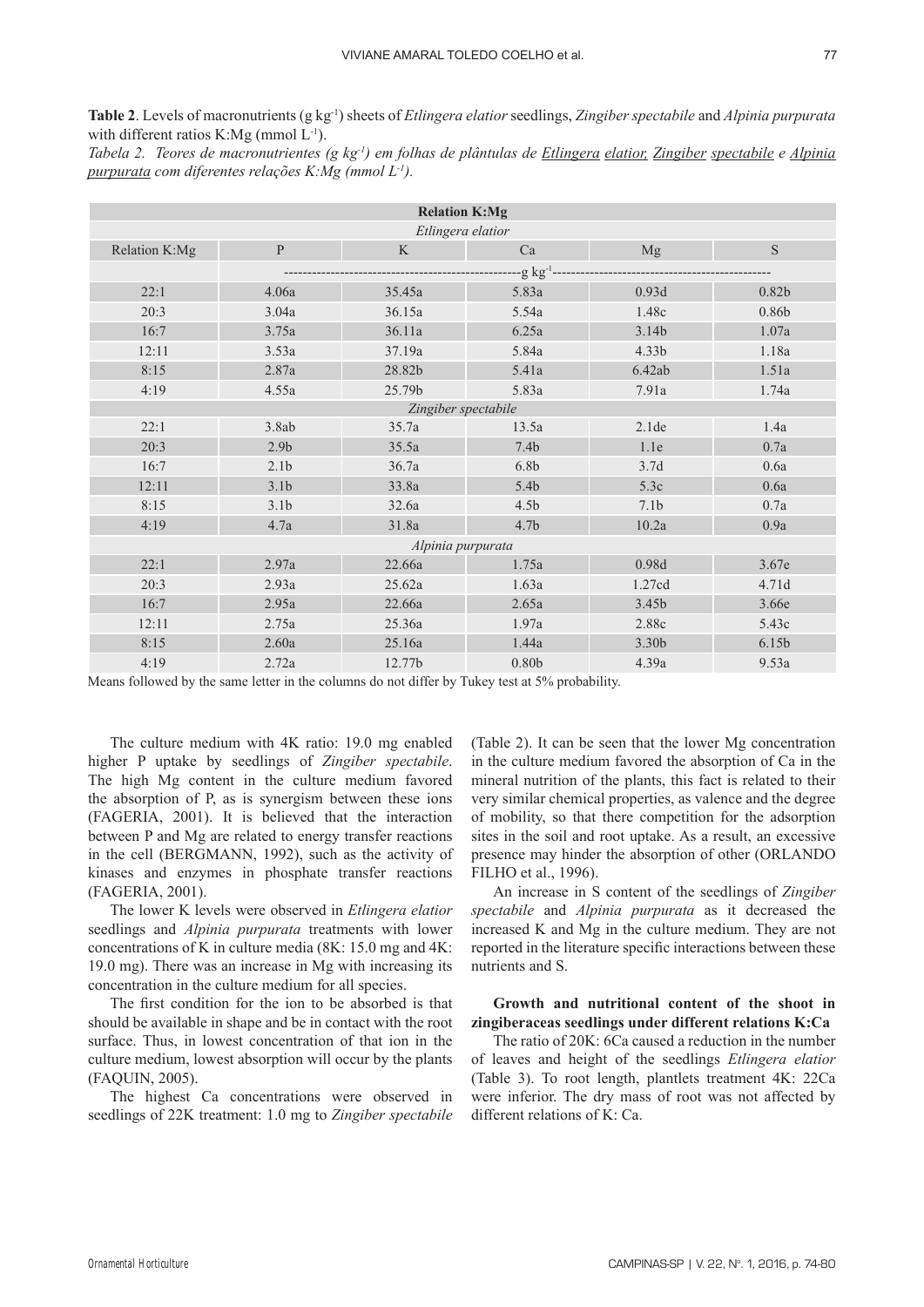**Table 3**. Growth variables, dry matter production and relationship PA/root *Etlingera elatior*, *Zingiber spectabile* and *Alpinia purpurata* subjected to culture medium with different relationships K:Ca (mmol L<sup>-1</sup>). *Tabela 3. Variáveis de crescimento, produção de massa seca e relação PA/Raiz de Etlingera elatior, Zingiber spectabile e* 

*Alpinia purpurata submetidas a meio de cultura com diferentes relações K:Ca (mmol L-1).*

| <b>Relation K:Ca</b> |                     |                  |                                 |                                 |                          |                          |  |  |
|----------------------|---------------------|------------------|---------------------------------|---------------------------------|--------------------------|--------------------------|--|--|
| Etlingera elatior    |                     |                  |                                 |                                 |                          |                          |  |  |
| Relation K:Mg        | Number of<br>leaves | Height           | Root length (RL)                | Dry mass                        | Relation<br>RL/Root      |                          |  |  |
|                      |                     |                  |                                 | Aerial part                     | Root                     |                          |  |  |
|                      |                     |                  | ---------------Cm-------------- | ----------------g-------------- |                          |                          |  |  |
| 22:4                 | 6.1a                | 11.2a            | 15.2ab                          | 0.21a                           | 0.022a                   | 9.8ab                    |  |  |
| 20:6                 | 3.8 <sub>b</sub>    | 7.6 <sub>b</sub> | 11.5ab                          | 0.13a                           | 0.038a                   | 3.3 <sub>b</sub>         |  |  |
| 16:10                | 5.6a                | 12.0a            | 18.1a                           | 0.16a                           | 0.041a                   | 4.3 <sub>b</sub>         |  |  |
| 12:14                | 6.1a                | 11.6a            | 11.9ab                          | 0.15a                           | 0.014a                   | 13.7a                    |  |  |
| 8:18                 | 4.9ab               | 11.3a            | 12.6ab                          | 0.15a                           | 0.021a                   | 9.8ab                    |  |  |
| 4:22                 | 5.6a                | 12.1a            | 8.7b                            | 0.14a                           | 0.015a                   | 9.7ab                    |  |  |
| Zingiber spectabile  |                     |                  |                                 |                                 |                          |                          |  |  |
| 22:4                 | 6.0a                | 6.2a             | 4.7a                            | 0.10a                           | 0.068abc                 | 1.6a                     |  |  |
| 20:6                 | 6.8a                | 5.9a             | 4.6ab                           | 0.09ab                          | 0.082a                   | 1.1a                     |  |  |
| 16:10                | 3.4 <sub>b</sub>    | 5.4a             | 3.1bc                           | 0.04c                           | 0.036c                   | 1.1a                     |  |  |
| 12:14                | 6.5a                | 7.5a             | 4.5abc                          | 0.07abc                         | 0.055abc                 | 1.5a                     |  |  |
| 8:18                 | 6.4a                | 6.7a             | 4.4abc                          | 0.09ab                          | 0.073ab                  | 1.3a                     |  |  |
| 4:22                 | 5.7a                | 6.0a             | 3.0c                            | 0.06bc                          | 0.044bc                  | 1.3a                     |  |  |
| Alpinia purpurata    |                     |                  |                                 |                                 |                          |                          |  |  |
| 22:4                 | 6.7a                | 6.3 <sub>b</sub> | 11.2a                           | 0.14a                           | $\overline{a}$           |                          |  |  |
| 20:6                 | 10.7a               | 6.3 <sub>b</sub> | 9.0ab                           | 0.16a                           | $\overline{\phantom{a}}$ | $\overline{\phantom{a}}$ |  |  |
| 16:10                | 11.9a               | 8.9a             | 10.3a                           | 0.17a                           | $\qquad \qquad -$        |                          |  |  |
| 12:14                | 9.1a                | 8.0a             | 7.3bc                           | 0.17a                           | ÷,                       |                          |  |  |
| 8:18                 | 9.7a                | 6.8 <sub>b</sub> | 5.0cd                           | 0.14a                           |                          |                          |  |  |
| 4:22                 | 7.9a                | 6.3 <sub>b</sub> | 3.3d                            | 0.11a                           |                          |                          |  |  |

Smaller PA/root relationships were found in

Means followed by the same letter in the columns do not differ by Tukey test at 5% probability.

*Etlingera elatior* seedlings in 20K treatments: 6Ca and 16K:10Ca, indicating increased shoot growth, which in micropropagation is a favorable feature.

To *Zingiber spectabile* there was a decrease in the production of 16K treatment leaves: 10Ca compared to the others (Table 3). The height and the ratio PA / root seedlings of this species were not affected by different relations of K:Ca.

The seedlings grown in *Zingiber spectabile* 22K relationship: 4Ca showed higher root length, whereas those conducted in medium with 4 mmol  $L^{-1}$  K and 22 mmol  $L^{-1}$ Ca fell on this characteristic. For dry weight of shoots, seedlings of 22K treatment: 4Ca were higher, while the seedlings of 16K treatment: 10Ca were lower.

As the K plays an important role in regulating the osmotic potential of plant cells and activation of various enzymes, its deficiency causes the first reduction in plant growth (MALAVOLTA et al., 1997; FAQUIN, 2005).

They had higher dry matter production of root seedlings of *Zingiber spectabile* grown in 20K treatment: 6Ca, while the 16K ratio: 10Ca resulted in lower production.

The number of leaves and dry weight of shoot did not differ among the treatments studied for *Alpinia purpurata* (Table 3). Variables that showed statistical differences were height and root length. Seedlings grown in the 16K proportions: 10Ca, 12K: 14Ca and 22K: 4Ca showed an increase in these variables compared to seedlings of other treatments. The literature shows that higher concentrations of K (25.6 mmol L-1) provide better growth *in vitro* for some ornamentals (FIGUEIREDO et al, 2008; SANTOS et al, 2008).

Sousa et al. (2004), evaluating different ratios of K, Na and Ca in the initial growth acai (*Euterpe oleracea*) in nutrient solution concluded that the plants have the best results when they were cultured in the 2K relationship: 4Ca (mmol  $L^{-1}$ ) regardless of the presence of on the solution. Usually the demand for K by plants is much higher than that of Ca.

The P, K, Mg and S in *Etlingera elatior* seedlings, P and S contents of *Zingiber spectabile* and Ca in *Alpinia purpurata* were not influenced by the different relations of K: Ca (Table 4).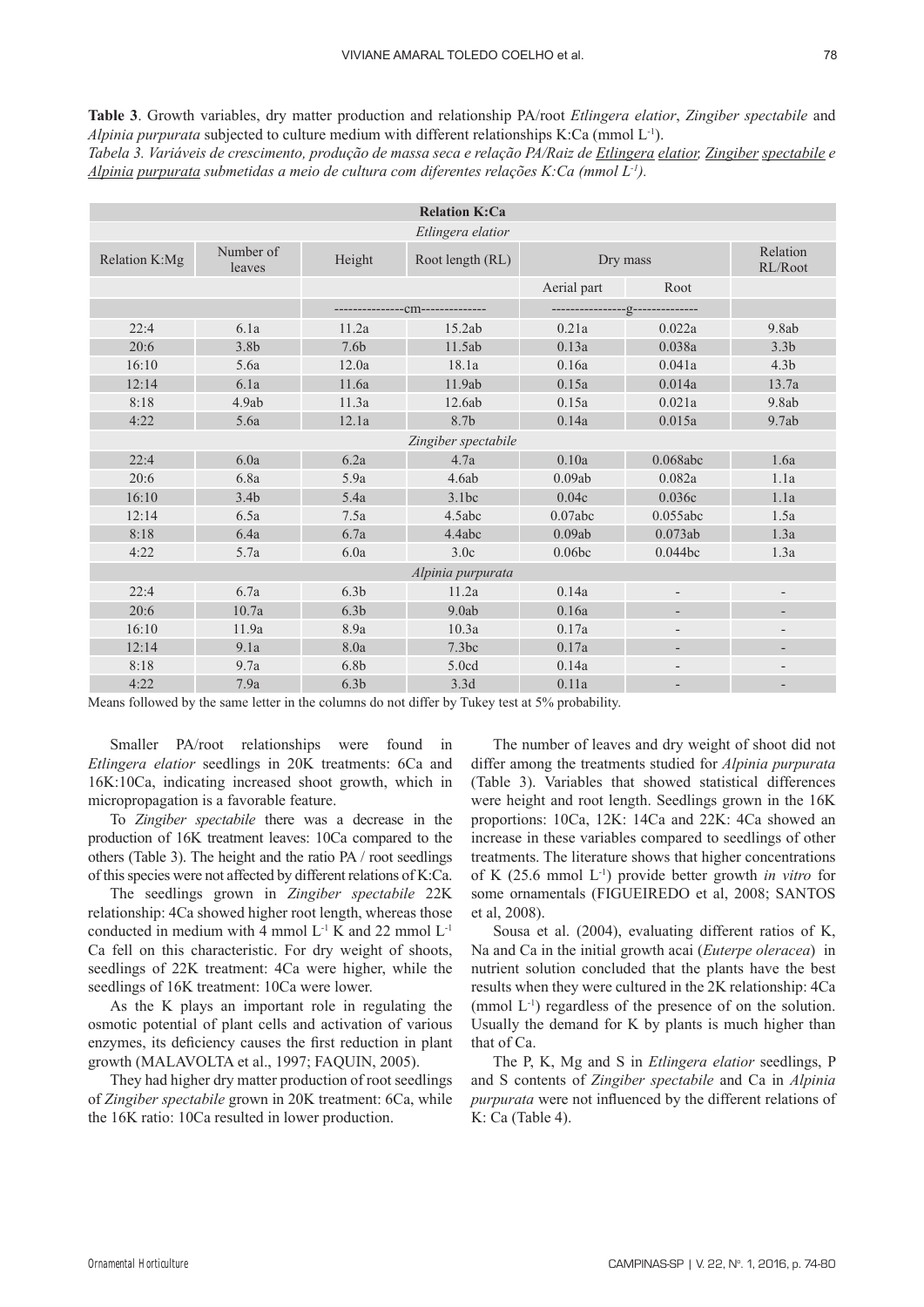**Table 4**. Levels of macronutrients (g kg-1) sheets of seedlings *Etlingera elatior*, *Zingiber spectabile* and *Alpinia purpurata* with different ratios K: Ca (mmol  $L^{-1}$ ).

*Tabela 4. Teores de macronutrientes (g kg-1) em folhas de plântulas de Etlingera elatior, Zingiber spectabile e Alpinia purpurata com diferentes relações K:Ca (mmol L-1).*

| <b>Relation K:Ca</b>      |                   |                   |                  |       |                   |  |  |  |  |
|---------------------------|-------------------|-------------------|------------------|-------|-------------------|--|--|--|--|
| Etlingera elatior         |                   |                   |                  |       |                   |  |  |  |  |
| Relation K:Ca             | ${\bf P}$         | K                 | Ca               | Mg    | S                 |  |  |  |  |
| $-g$ kg <sup>-1</sup> --- |                   |                   |                  |       |                   |  |  |  |  |
| 22:4                      | 2.76a             | 35.32a            | 5.25d            | 2.16a | 0.52a             |  |  |  |  |
| 20:6                      | 3.23a             | 36.15a            | 7.26c            | 2.36a | 1.02a             |  |  |  |  |
| 16:10                     | 3.18a             | 35.14a            | 9.04b            | 1.79a | 0.76a             |  |  |  |  |
| 12:14                     | 2.46a             | 35.46a            | 9.73b            | 2.09a | 0.79a             |  |  |  |  |
| 8:18                      | 2.66a             | 32.52a            | 12.43a           | 1.95a | 0.96a             |  |  |  |  |
| 4:22                      | 3.30a             | 34.08a            | 13.49a           | 1.91a | 1.09a             |  |  |  |  |
| Zingiber spectabile       |                   |                   |                  |       |                   |  |  |  |  |
| 22:4                      | 3.1a              | 34.9b             | 4.4c             | 2.9a  | 0.6a              |  |  |  |  |
| 20:6                      | 3.6a              | 35.0b             | 5.8c             | 2.7a  | 0.6a              |  |  |  |  |
| 16:10                     | 2.7a              | 50.6a             | 8.0 <sub>b</sub> | 3.0a  | 0.4a              |  |  |  |  |
| 12:14                     | 3.4a              | 26.3 <sub>b</sub> | $11.2ab$         | 2.4ab | 0.7a              |  |  |  |  |
| 8:18                      | 3.2a              | 39.6b             | 14.6a            | 2.4ab | 0.8a              |  |  |  |  |
| 4:22                      | 3.3a              | 37.6b             | 10.3ab           | 1.9b  | 0.6a              |  |  |  |  |
| Alpinia purpurata         |                   |                   |                  |       |                   |  |  |  |  |
| 22:4                      | 1.62 <sub>b</sub> | 25.20a            | 4.32a            | 2.98a | 2.73 <sub>b</sub> |  |  |  |  |
| 20:6                      | 3.15a             | 27.48a            | 5.67a            | 3.14a | 2.83b             |  |  |  |  |
| 16:10                     | 2.82a             | 24.12a            | 5.97a            | 2.26b | 2.93 <sub>b</sub> |  |  |  |  |
| 12:14                     | 3.01a             | 22.66a            | 4.78a            | 1.76b | 3.17 <sub>b</sub> |  |  |  |  |
| 8:18                      | 3.42a             | 23.56a            | 3.85a            | 1.70b | 4.38a             |  |  |  |  |
| 4:22                      | 2.76a             | 20.54b            | 5.05a            | 2.18b | 4.84a             |  |  |  |  |

Means followed by the same letter in the columns do not differ by Tukey test at 5% probability.

The *Alpinia purpurata* seedlings 22K treatment: 4Ca had the lowest levels of P. Gunes et al. (1998) cited the synergistic effect of K in tomato (*Solanum lycopersicum*) plants in relation to P.

There was an increase in the levels of K in *Zingiber spectabile* seedlings in 16K treatment: 10Ca. To *Alpinia purpurata*, there was a decrease in K content in seedlings of treatment at lower concentrations of this nutrient in the cultivation solution 4K: 22Ca. It is noteworthy that the K, depending on the different relations of K: Ca, showed different behaviors in the three species evaluated.

Ca levels in seedlings *Etlingera elatior* and *Zingiber spectabile* varied depending on the concentrations of this nutrient in the culture medium, in that the greater the availability of Ca in the solution, the higher the absorption of the same.

For seedlings *Zingiber spectabile* and *Alpinia purpurata*, there was an increase in Mg levels in treatments with lower concentrations of Ca in culture solution. The lowest concentration of Ca in culture medium favors the absorption of Mg, probably by decreasing the existing competitive inhibition between these cations (BERGMANN, 1992).

In seedlings of *Alpinia purpurata*, an increase in S levels in 8K treatments: 18Ca and 4K: 22Ca. The same happened with this species in relation K:Mg, indicating that the low

concentration of K in the culture favored the absorption of S, but this interaction is not mentioned in the literature.

### **4. CONCLUSIONS**

It is possible to improve the growth of zingiberaceas plants during the micropropagation, changing the concentrations of K, Ca and Mg original formulation MS.

The recommend K concentrations are  $22$  mmol  $L<sup>-1</sup>$  for *Etlingera elatior* and *Zingiber spectabile* and 16 mmol L-1 for *Alpinia purpurata*.

The recommend concentrations of Ca are  $4$  mmol  $L^{-1}$  to *Etlingera elatior* and *Zingiber spectabile* and from 8 to 10 mmol L-1 for *Alpinia purpurata*.

Higher concentration of Mg is required for *in vitro* culture of *Etlingera elatior,* and more studies are suggest to determine optimal concentrations.

For the species *Alpinia purpurata* and *Zingiber spectabile* are recommended the concentration of 3 mmol  $L^{-1}$  Mg in MS medium.

# **references**

BERGMANN, W. **Nutritional disorders of plants**. New York: Gustav Fischer Verlag, 1992. 741 p.